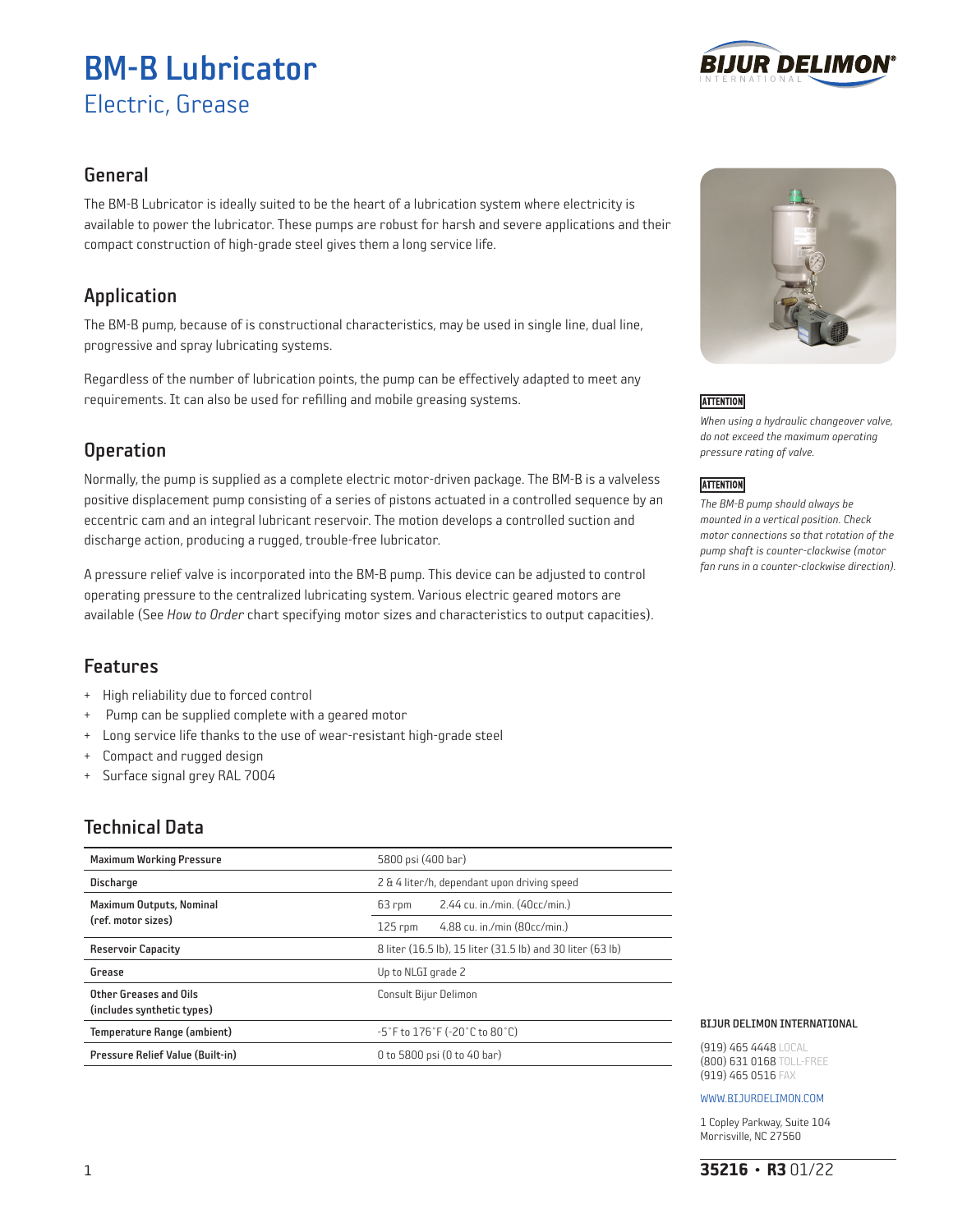

### Maintenance

Ensure that only clean lubricant is used in pump and reservoir. When replenishing grease, always fill reservoir through the refill connection coupling provided on the unit. This action minimizes introduction of air pockets into lubricator and distribution system.

### How to Order



The BM-B Lubricator features a smart part number ordering system, where you can tailor the pump to meet your needs. First, choose the number of outlets, revision level, flange mounted gear motor, drive position, reservoir capacity and accessories you need. Then, put the numbers into the corresponding squares in the easy-to-use grid. You now have the customized part number.

Example: To order a 1 outlet, revision A, 1/4 hp (63 rpm) flange mounted gear motor, without drive position, 8 liter reservoir, with level switch, you would use Part #BMB01A020A01.

#### **ATTENTION**

A level switch is available for the indication of the filling level in the reservoir, using a proximity sensor. As soon as the minimum or maximum level allowed has been obtained, a signal is released. With the help of a signal lamp at the reservoir, this signal can be used for the visual warning or for the control of an automatic filling facility.

In case of receiving the order, we will attach particular operating instructions to the level switch with the following code: BA\_2005\_1\_GB\_76951\_6011.

#### BIJUR DELIMON INTERNATIONAL

(919) 465 4448 LOCAL (800) 631 0168 TOLL-FREE (919) 465 0516 FAX

#### WWW.BIJURDELIMON.COM

1 Copley Parkway, Suite 104 Morrisville, NC 27560